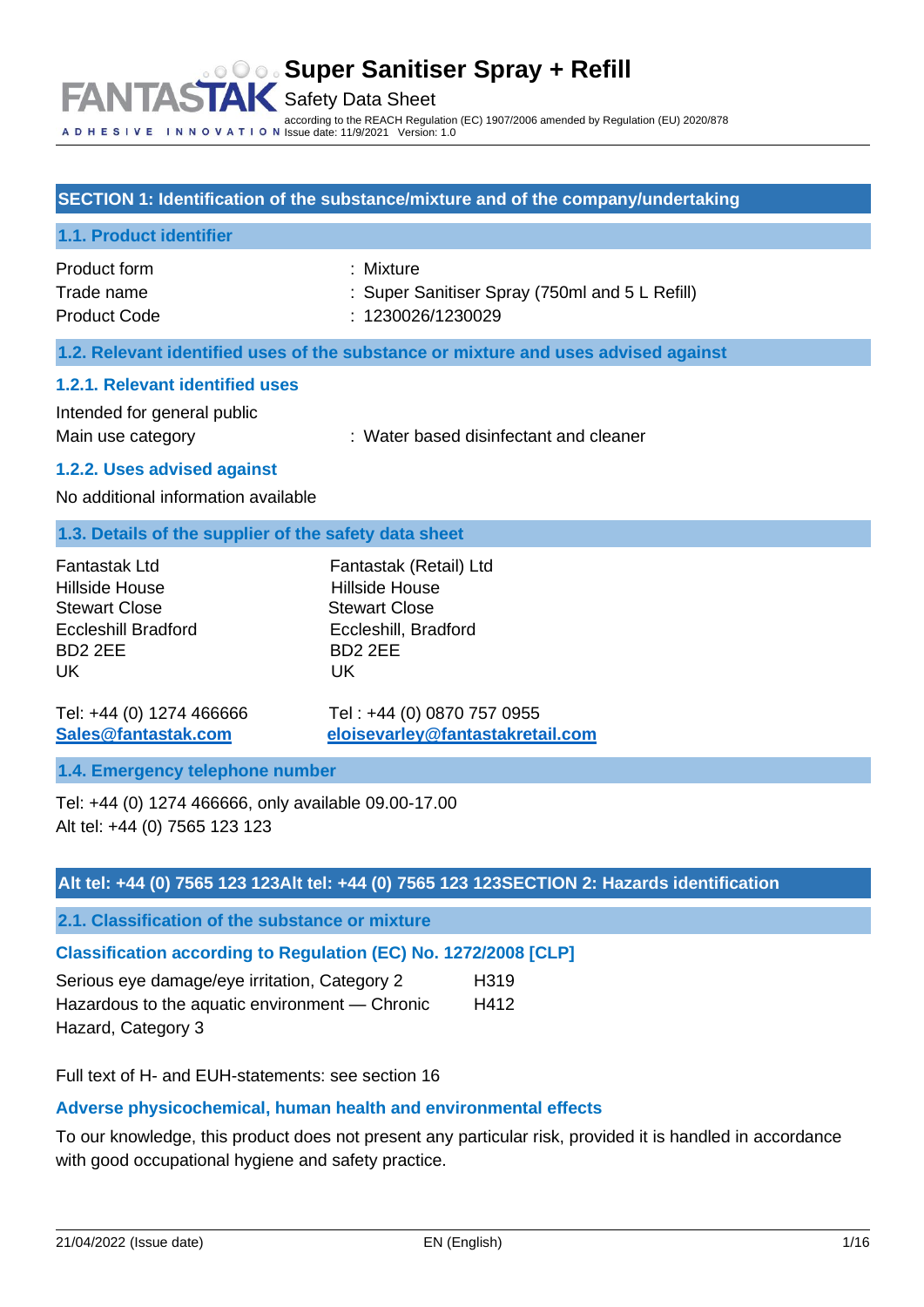Safety Data Sheet

according to the REACH Regulation (EC) 1907/2006 amended by Regulation (EU) 2020/878

#### **2.2. Label elements**

### **Labelling according to Regulation (EC) No. 1272/2008 [CLP]**

Hazard pictograms (CLP) : GHS07 Signal word (CLP) : Warning Contains : N-(3-aminopropyl)-N-dodecylpropane-1,3-diamine Hazard statements (CLP) : H319 - Causes serious eye irritation. H412 – Harmful to aquatic life with long lasting effects Precautionary statements (CLP) : P101 - If medical advice is needed, have product container or label at hand. P102 - Keep out of reach of children. P264 - Wash hands, forearms and face thoroughly after handling. P273 – Avoid release to the environment. P280 - Wear protective clothing, face protection, eye protection, protective gloves. P305+P351+P338 - IF IN EYES: Rinse cautiously with water for several minutes. Remove contact lenses, if present and easy to do. Continue rinsing. P337+P313 - If eye irritation persists: Get medical advice/attention. P501 - Dispose of contents/container to hazardous or special waste collection point, in accordance with local/national regulation.

#### **2.3. Other hazards**

This substance/mixture does not meet the PBT criteria of REACH regulation, annex XIII This substance/mixture does not meet the vPvB criteria of REACH regulation, annex XIII Contains no PBT/vPvB substances  $\geq 0.1\%$  assessed in accordance with REACH Annex XIII

The mixture does not contain substance(s) included in the list established in accordance with Article 59(1) of REACH for having endocrine disrupting properties, or is not identified as having endocrine disrupting properties in accordance with the criteria set out in Commission Delegated Regulation (EU) 2017/2100 or Commission Regulation (EU) 2018/605

## **SECTION 3: Composition/information on ingredients**

**3.1. Substances**

Not applicable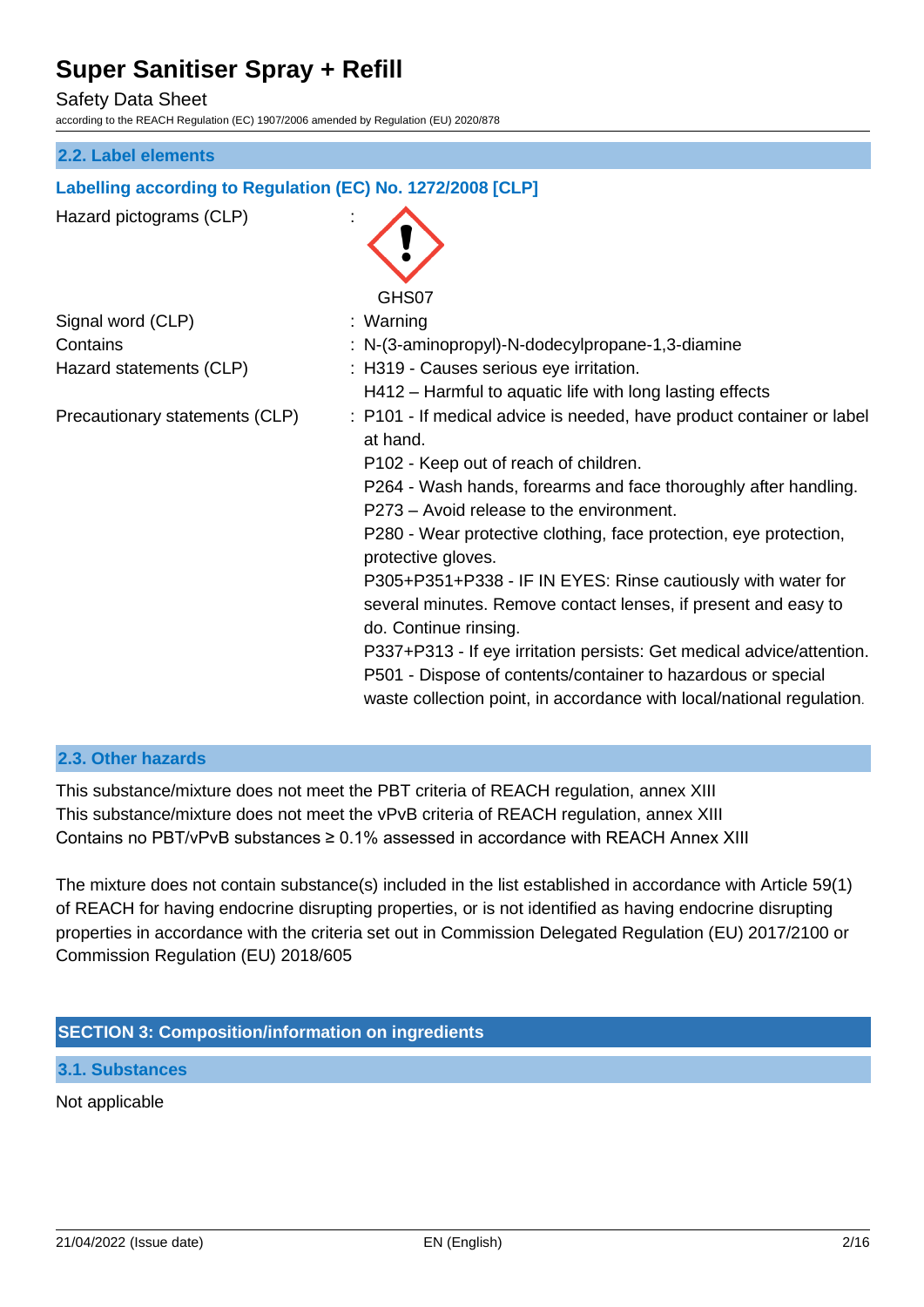## Safety Data Sheet

according to the REACH Regulation (EC) 1907/2006 amended by Regulation (EU) 2020/878

| 3.2. Mixtures |                                                    |                                                                                |               |                                                                                                                                          |
|---------------|----------------------------------------------------|--------------------------------------------------------------------------------|---------------|------------------------------------------------------------------------------------------------------------------------------------------|
|               | <b>Name</b>                                        | <b>Product identifier</b>                                                      | $\frac{9}{6}$ | <b>Classification according to</b><br><b>Regulation (EC) No.</b><br>1272/2008 [CLP]                                                      |
|               | N-(3-aminopropyl)-N-dodecylpropane-<br>1,3-diamine | CAS-No.: 2372-82-9<br>EC-No.: 219-145-8<br>REACH No: 01-<br>2119980592-29-xxxx | $x \leq 1$    | Acute. Tox. 3, H301; Skin.<br>Corr. 1B, H314; Eye Dam. 1,<br>H318; STOT RE 2, H373;<br>Aquatic Acute 1, H400;<br>Aquatic Chronic 1, H410 |

Full text of H- and EUH-statements: see section 16

| <b>SECTION 4: First aid measures</b>                                                                                                                       |                                                                                                                                                                                                             |  |  |
|------------------------------------------------------------------------------------------------------------------------------------------------------------|-------------------------------------------------------------------------------------------------------------------------------------------------------------------------------------------------------------|--|--|
| 4.1. Description of first aid measures                                                                                                                     |                                                                                                                                                                                                             |  |  |
| First-aid measures after inhalation<br>First-aid measures after skin contact<br>First-aid measures after eye contact<br>First-aid measures after ingestion | : Remove person to fresh air and keep comfortable for breathing.<br>: Wash skin with plenty of water.<br>: Rinse eyes with water as a precaution.<br>: Call a poison center or a doctor if you feel unwell. |  |  |
| 4.2. Most important symptoms and effects, both acute and delayed                                                                                           |                                                                                                                                                                                                             |  |  |

No additional information available

**4.3. Indication of any immediate medical attention and special treatment needed**

Treat symptomatically.

| <b>SECTION 5: Firefighting measures</b>                                           |                                                  |  |  |
|-----------------------------------------------------------------------------------|--------------------------------------------------|--|--|
| 5.1. Extinguishing media                                                          |                                                  |  |  |
| Suitable extinguishing media                                                      | : Water spray. Dry powder. Foam. Carbon dioxide. |  |  |
| 5.2. Special hazards arising from the substance or mixture                        |                                                  |  |  |
| Hazardous decomposition products in: Toxic fumes may be released.<br>case of fire |                                                  |  |  |
| 5.3. Advice for firefighters                                                      |                                                  |  |  |

| Protective equipment for firefighters | : Do not attempt to take action without suitable protective |  |  |
|---------------------------------------|-------------------------------------------------------------|--|--|
|                                       | equipment. Self-contained breathing apparatus. Complete     |  |  |
|                                       | protective clothing.                                        |  |  |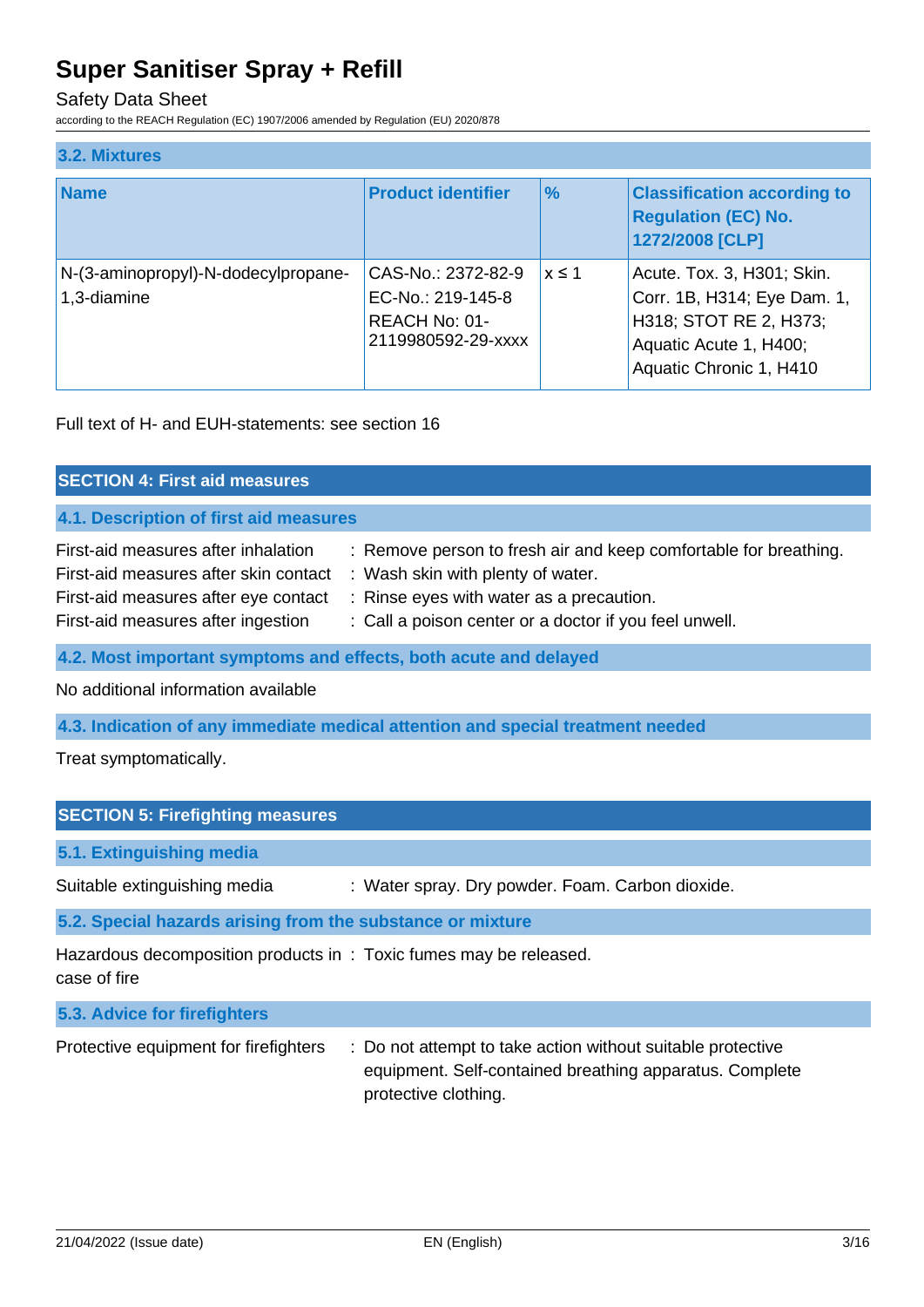#### Safety Data Sheet

according to the REACH Regulation (EC) 1907/2006 amended by Regulation (EU) 2020/878

| <b>SECTION 6: Accidental release measures</b>             |                                                                                                                                                                   |  |  |
|-----------------------------------------------------------|-------------------------------------------------------------------------------------------------------------------------------------------------------------------|--|--|
|                                                           | 6.1. Personal precautions, protective equipment and emergency procedures                                                                                          |  |  |
| 6.1.1. For non-emergency personnel                        |                                                                                                                                                                   |  |  |
| <b>Emergency procedures</b>                               | : Ventilate spillage area.                                                                                                                                        |  |  |
| 6.1.2. For emergency responders                           |                                                                                                                                                                   |  |  |
| Protective equipment                                      | : Do not attempt to take action without suitable protective<br>equipment. For further information refer to section 8: "Exposure<br>controls/personal protection". |  |  |
| <b>6.2. Environmental precautions</b>                     |                                                                                                                                                                   |  |  |
| Avoid release to the environment.                         |                                                                                                                                                                   |  |  |
| 6.3. Methods and material for containment and cleaning up |                                                                                                                                                                   |  |  |
| Methods for cleaning up<br>Other information              | : Take up liquid spill into absorbent material.<br>: Dispose of materials or solid residues at an authorized site.                                                |  |  |
| 6.4. Reference to other sections                          |                                                                                                                                                                   |  |  |
| For further information refer to section 13.              |                                                                                                                                                                   |  |  |

| <b>SECTION 7: Handling and storage</b>                            |                                                                                                        |  |  |  |  |
|-------------------------------------------------------------------|--------------------------------------------------------------------------------------------------------|--|--|--|--|
| 7.1. Precautions for safe handling                                |                                                                                                        |  |  |  |  |
| Precautions for safe handling                                     | : Ensure good ventilation of the work station. Wear personal<br>protective equipment.                  |  |  |  |  |
| Hygiene measures                                                  | : Do not eat, drink or smoke when using this product. Always wash<br>hands after handling the product. |  |  |  |  |
| 7.2. Conditions for safe storage, including any incompatibilities |                                                                                                        |  |  |  |  |
| Storage conditions                                                | : Store in a well-ventilated place. Keep cool.                                                         |  |  |  |  |
| 7.3. Specific end use(s)                                          |                                                                                                        |  |  |  |  |

No additional information available

## **SECTION 8: Exposure controls/personal protection**

**8.1. Control parameters**

# **8.1.1 National occupational exposure and biological limit values**

# **8.1.2. Recommended monitoring procedures**

No additional information available

# **8.1.3. Air contaminants formed**

No additional information available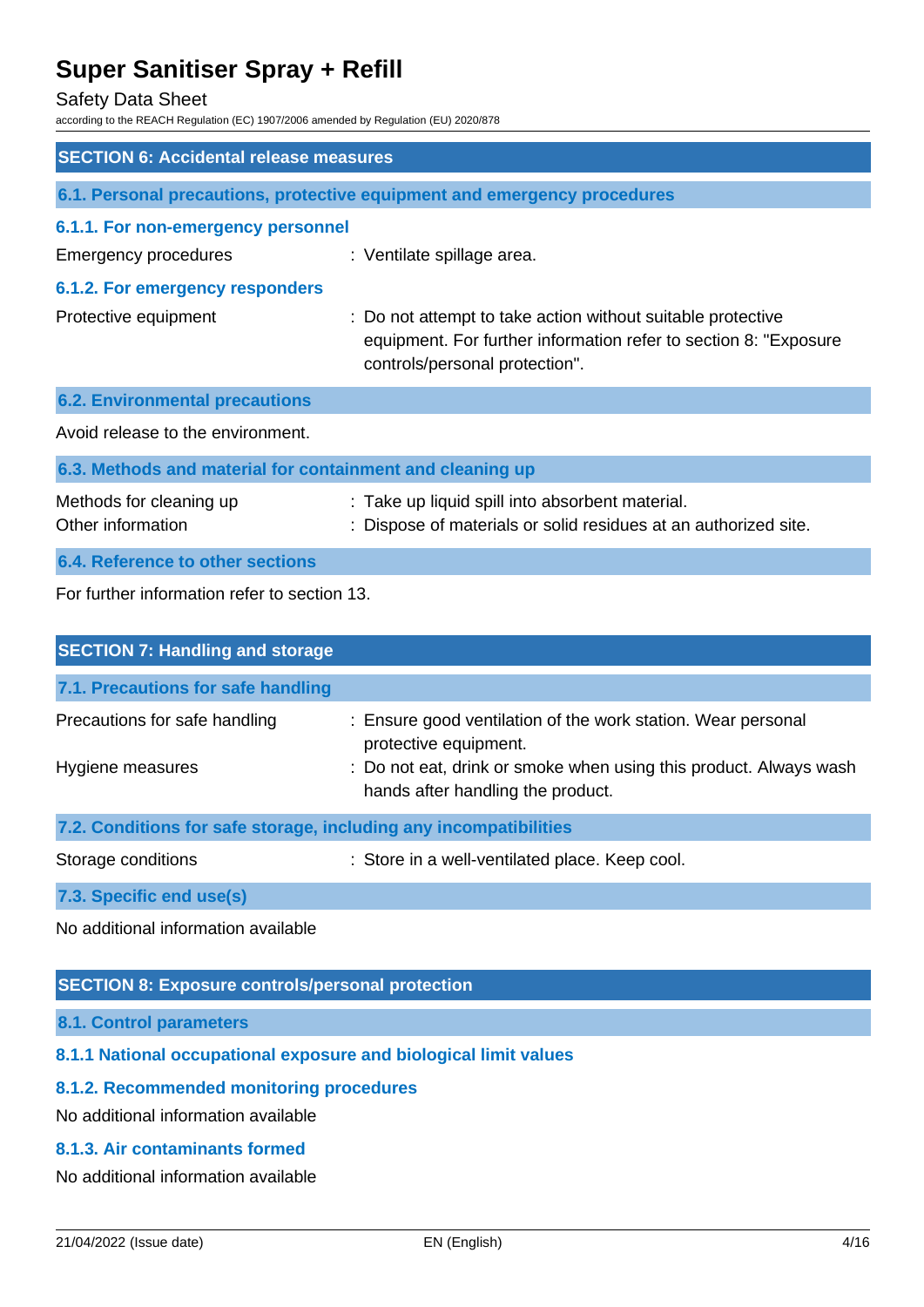Safety Data Sheet

according to the REACH Regulation (EC) 1907/2006 amended by Regulation (EU) 2020/878

### **8.1.4. DNEL and PNEC**

| N-(3-aminopropyl)-N-dodecylpropane-1,3-diamine (2372-82-9) |                       |                            |                                    |                                  |
|------------------------------------------------------------|-----------------------|----------------------------|------------------------------------|----------------------------------|
| <b>Type</b>                                                | <b>Population</b>     | <b>Route</b>               | <b>Value</b>                       | <b>Effect</b>                    |
| <b>DNEL</b>                                                | Workers               | Inhalation)                | 0.789 mg/m <sup>3</sup>            | Systemic, Long-<br>term exposure |
| <b>DNEL</b>                                                | Workers               | Dermal                     | 8.96 mg/kg<br>bw/day               | Systemic, Long-<br>term exposure |
| <b>DNEL</b>                                                | General<br>Population | Inhalation                 | 0.118 mg/m <sup>3</sup>            | Systemic, Long-<br>term exposure |
| <b>DNEL</b>                                                | General<br>Population | Dermal                     | 3.2 mg/kg bw/day                   | Systemic, Long-<br>term exposure |
| <b>DNEL</b>                                                | General<br>Population | Oral                       | 40 µg/kg bw/day                    | Systemic, Long-<br>term exposure |
| <b>PNEC</b>                                                |                       | Fresh water                | 0.001 mg/L                         |                                  |
| <b>PNEC</b>                                                | --                    | Marine water               | $1 \mu g/L$                        |                                  |
| <b>PNEC</b>                                                |                       | <b>STP</b>                 | $0.18$ mg/L                        |                                  |
| <b>PNEC</b>                                                |                       | Sediment (fresh<br>water)  | $3.2 \text{ mg/kg}$<br>sediment dw |                                  |
| <b>PNEC</b>                                                |                       | Sediment (marine<br>water) | $0.13$ mg/kg<br>sediment/dw        |                                  |
| <b>PNEC</b>                                                |                       |                            | 45.34 mg/kg<br>soil/dw             |                                  |

No additional information available

## **8.1.5. Control banding**

No additional information available

**8.2. Exposure controls**

### **8.2.1. Appropriate engineering controls**

#### **Appropriate engineering controls:**

Ensure good ventilation of the work station.

# **8.2.2. Personal protection equipment**

### **Personal protective equipment:**

Gloves. Protective goggles.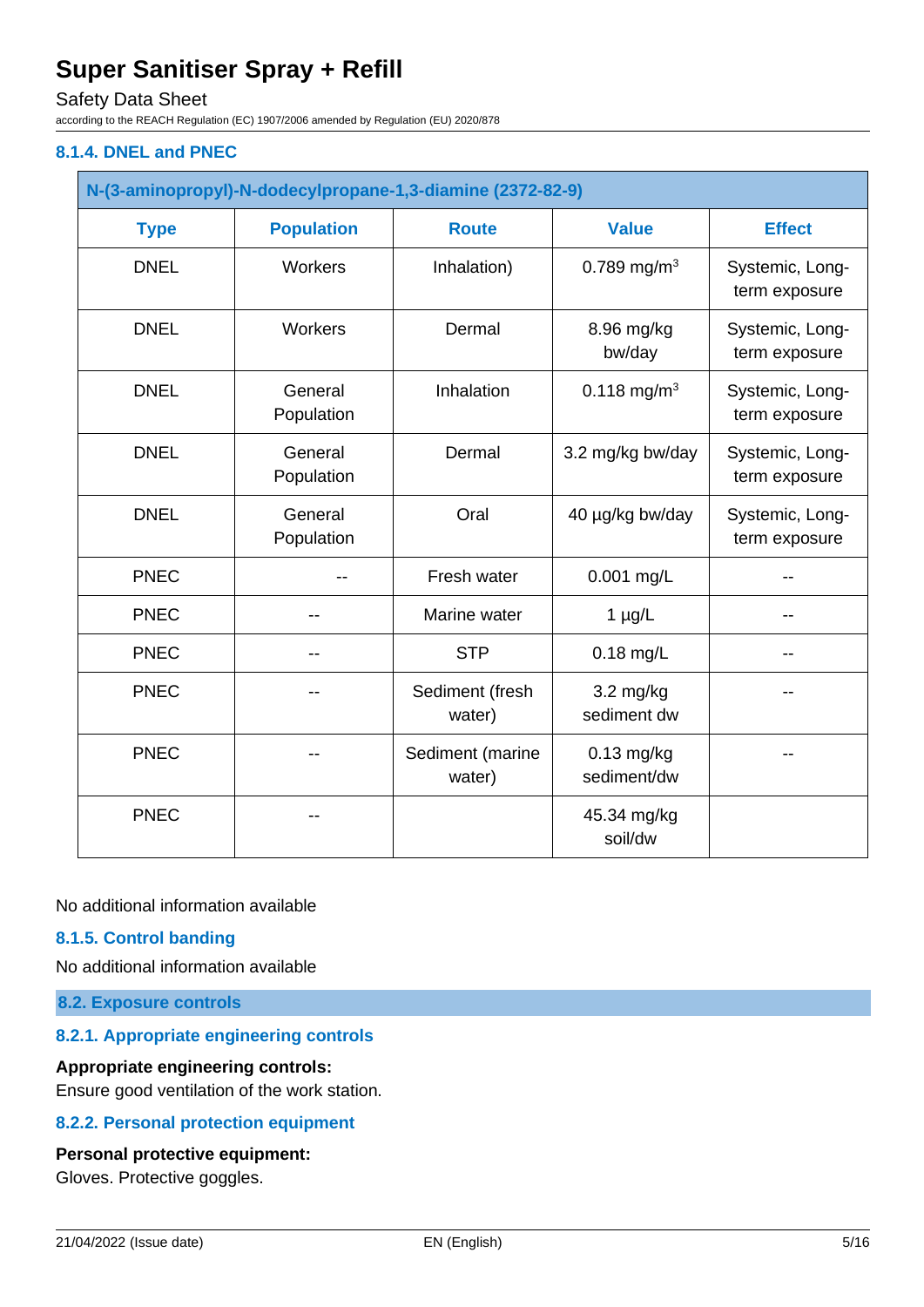Safety Data Sheet according to the REACH Regulation (EC) 1907/2006 amended by Regulation (EU) 2020/878

# **Personal protective equipment symbol(s):**



# **8.2.2.1. Eye and face protection**

**Eye protection:** Safety glasses. Use eye protection according to EN 166.

#### **8.2.2.2. Skin protection**

## **Skin and body protection:**

Wear suitable protective clothing. EN 14605

#### **Hand protection:**

Layer thickness : > 0.35 mm. Breakthrough time : > 480 min. Wear suitable gloves tested to EN374

### **8.2.2.3. Respiratory protection**

# **Respiratory protection:** In case of insufficient ventilation, wear suitable respiratory equipment. EN 14387

### **8.2.2.4. Thermal hazards**

No additional information available

#### **8.2.3. Environmental exposure controls**

#### **Environmental exposure controls:**

Avoid release to the environment.

| <b>SECTION 9: Physical and chemical properties</b>         |                       |  |  |  |
|------------------------------------------------------------|-----------------------|--|--|--|
| 9.1. Information on basic physical and chemical properties |                       |  |  |  |
| Physical state                                             | : Liquid              |  |  |  |
| Colour                                                     | : Colourless          |  |  |  |
| Odour                                                      | : Negligible          |  |  |  |
| Odour threshold                                            | : Not available       |  |  |  |
| Melting point                                              | $: ca. 0^{\circ}C$    |  |  |  |
| Freezing point                                             | : Not available       |  |  |  |
| Boiling point                                              | : $ca. 100^{\circ}C$  |  |  |  |
| Flammability                                               | : Not applicable      |  |  |  |
| <b>Explosive limits</b>                                    | : Not available       |  |  |  |
| Lower explosion limit                                      | : Not available       |  |  |  |
| Upper explosion limit                                      | : Not available       |  |  |  |
| Flash point                                                | $:$ > 93 °C estimated |  |  |  |
| Auto-ignition temperature                                  | : Not available       |  |  |  |
| Decomposition temperature                                  | : Not available       |  |  |  |
| рH                                                         | $: 8-9$               |  |  |  |
| Viscosity, kinematic                                       | : Not available       |  |  |  |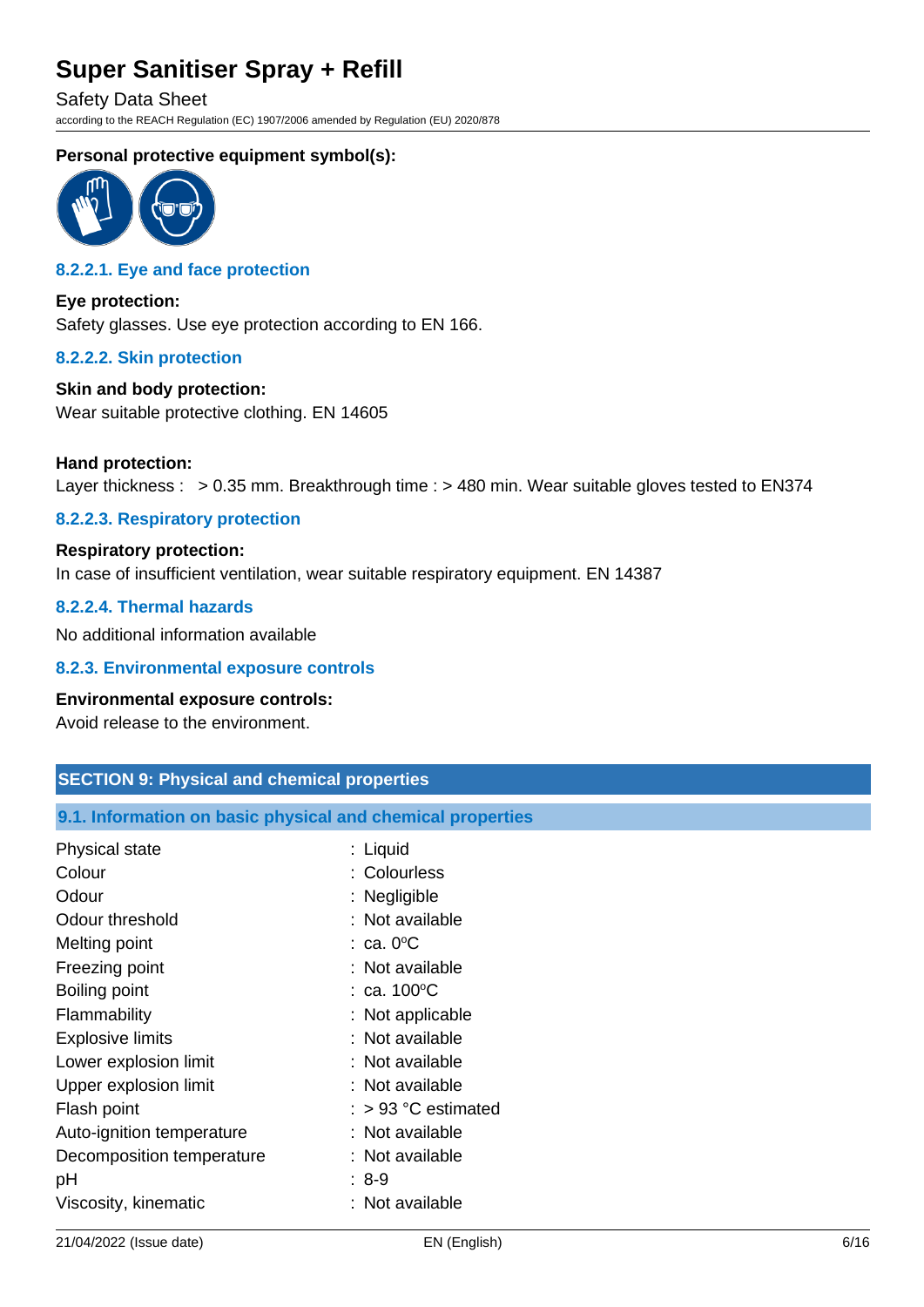Safety Data Sheet

according to the REACH Regulation (EC) 1907/2006 amended by Regulation (EU) 2020/878

| Viscosity, dynamic                    | : Not available     |
|---------------------------------------|---------------------|
| Solubility                            | : Not available     |
| Partition coefficient n-octanol/water | $:$ Not available   |
| (Log Kow)                             | : Not available     |
| Vapour pressure                       | : Not available     |
| Vapour pressure at 50 °C              | : Not available     |
| Density                               | : ca. 1.02 $g/cm^3$ |
| Relative density                      | : Not available     |
| Relative vapour density at 20 °C      | : Not available     |
| Particle characteristics              | : Not applicable    |

# **9.2. Other information**

### **9.2.1. Information with regard to physical hazard classes**

No additional information available

#### **9.2.2. Other safety characteristics**

No additional information available

### **SECTION 10: Stability and reactivity**

#### **10.1. Reactivity**

The product is non-reactive under normal conditions of use, storage and transport.

#### **10.2. Chemical stability**

Stable under normal conditions.

#### **10.3. Possibility of hazardous reactions**

No dangerous reactions known under normal conditions of use. Hazardous polymerization will not occur.

#### **10.4. Conditions to avoid**

None under recommended storage and handling conditions (see section 7).

#### **10.5. Incompatible materials**

No additional information available

## **10.6. Hazardous decomposition products**

Under normal conditions of storage and use, hazardous decomposition products should not be produced.

| <b>SECTION 11: Toxicological information</b>                                   |
|--------------------------------------------------------------------------------|
| 11.1. Information on hazard classes as defined in Regulation (EC) No 1272/2008 |

| Acute toxicity (oral)       | : Not classified |
|-----------------------------|------------------|
| Acute toxicity (dermal)     | : Not classified |
| Acute toxicity (inhalation) | : Not classified |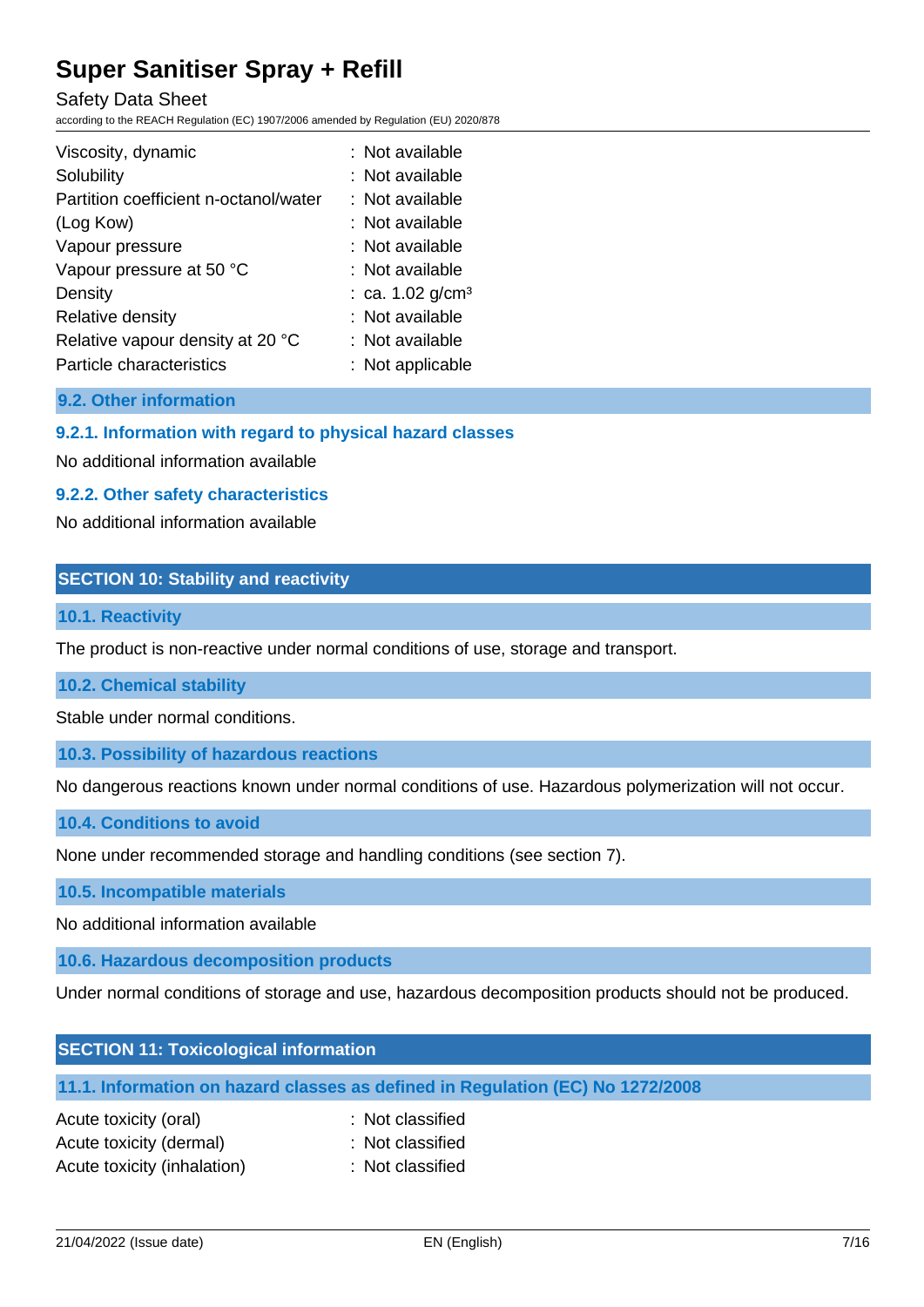# Safety Data Sheet

according to the REACH Regulation (EC) 1907/2006 amended by Regulation (EU) 2020/878

| Skin corrosion/irritation         | : Not classified                 |
|-----------------------------------|----------------------------------|
| Serious eye damage/irritation     | : Causes serious eye irritation. |
| Respiratory or skin sensitisation | : Not classified                 |
| Germ cell mutagenicity            | : Not classified                 |
| Carcinogenicity                   | : Not classified                 |
| Reproductive toxicity             | : Not classified                 |
| STOT-single exposure              | : Not classified                 |
| STOT-repeated exposure            | : Not classified                 |
| Aspiration hazard                 | : Not classified                 |

| N-(3-aminopropyl)-N-dodecylpropane-1,3-diamine (2372-82-9) |                                                                                   |                                                                                                                                                                                        |
|------------------------------------------------------------|-----------------------------------------------------------------------------------|----------------------------------------------------------------------------------------------------------------------------------------------------------------------------------------|
| <b>Acute Toxicity Oral</b>                                 | $LD50 - rat$                                                                      | 261 mg a.i./kg bw (280 mg a.i./kg<br>bw for males and 243.6 mg<br>a.i./kg bw for females).                                                                                             |
| Acute Toxicity (dermal)                                    | $LD50 - rat$                                                                      | $>600.0$ mg a.i./kg bw                                                                                                                                                                 |
| <b>Acute Toxicity (inhalation)</b>                         | N/A                                                                               | N/A                                                                                                                                                                                    |
| Skin corrosion: in vitro / ex vivo                         | OECD guideline 431 (In Vitro<br><b>Skin Corrosion: Human Skin</b><br>Model test)  | Under the study conditions, the<br>test substance was identified as<br>corrosive to skin.                                                                                              |
| eye irritation: in vitro / ex vivo                         |                                                                                   | the study need not be conducted<br>because the available<br>information indicates that the<br>criteria are met for classification<br>as corrosive to the skin or<br>irritating to eyes |
| <b>Skin Sensitisation</b>                                  | Buehler test - Guinea pig                                                         | Not sensitising                                                                                                                                                                        |
| <b>Germ Cell Mutagenicity</b>                              | in vitro gene mutation study in<br>bacteria                                       | Under the study conditions, the<br>test substance was not<br>considered to be mutagenic in<br>the bacterial reverse mutation<br>assay in the presence and<br>absence of S9 mix.        |
| Carcinogenicity                                            | OECD 453 (Combined Chronic<br>Toxicity / Carcinogenicity<br>Studies) - Oral - rat | Based on a dietary<br>carcinogenicity study conducted<br>in rats, the substance does not<br>require classification for this<br>endpoint according to CLP (EC<br>1272/2008) criteria    |
| Repeat dose toxicity                                       | OECD 453 (Combined Chronic<br>Toxicity / Carcinogenicity<br>Studies) - Oral - rat | The NOAEL and LOAEL were<br>established at 4 and 8 mg a.i./kg<br>bw/day, respectively                                                                                                  |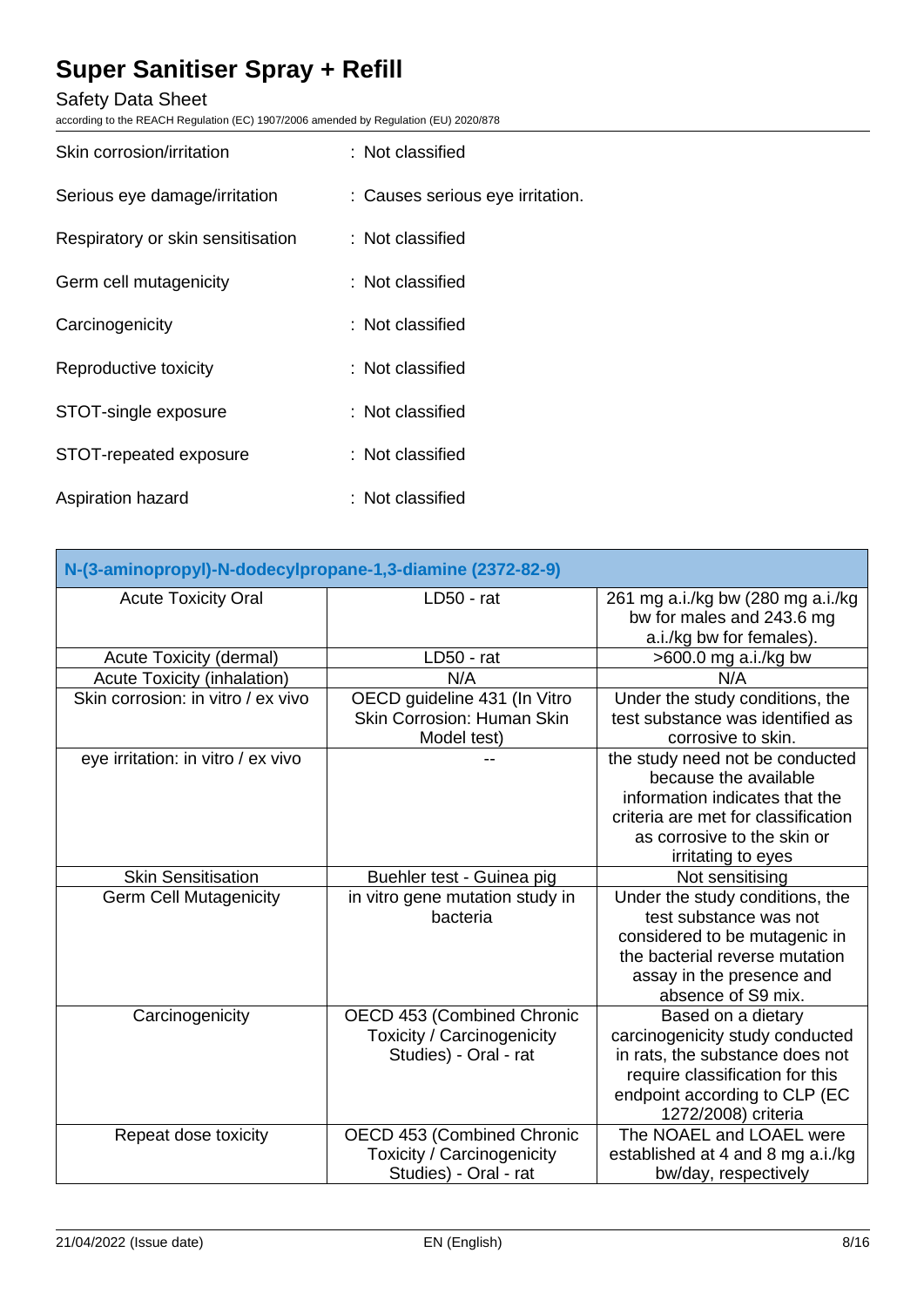Safety Data Sheet

according to the REACH Regulation (EC) 1907/2006 amended by Regulation (EU) 2020/878

| Repeat dose toxicity          | EPA OPP 82-3 (Subchronic<br>Dermal Toxicity 90 days) - rat | Under the study conditions, the<br>90 d NOEL of the test substance<br>was established at 15 mg a.i./kg<br>bw in rats. |
|-------------------------------|------------------------------------------------------------|-----------------------------------------------------------------------------------------------------------------------|
| <b>STOT Repeated Exposure</b> | т.                                                         | H373: May cause damage to                                                                                             |
|                               |                                                            | organs                                                                                                                |

# **11.2. Information on other hazards**

No additional information available

| <b>SECTION 12: Ecological information</b>                    |                                                                                                                        |  |
|--------------------------------------------------------------|------------------------------------------------------------------------------------------------------------------------|--|
| 12.1. Toxicity                                               |                                                                                                                        |  |
| Ecology - general                                            | : The product is considered harmful to aquatic organisms and to<br>cause long-term adverse effects in the environment. |  |
| Hazardous to the aquatic<br>environment, short-term (acute)  | : Not classified                                                                                                       |  |
| Hazardous to the aquatic<br>environment, long-term (chronic) | : Harmful to aquatic life with long lasting effects                                                                    |  |

| N-(3-aminopropyl)-N-dodecylpropane-1,3-diamine (2372-82-9) |                                                                              |                                                                                                                                                                                                                                                                                         |
|------------------------------------------------------------|------------------------------------------------------------------------------|-----------------------------------------------------------------------------------------------------------------------------------------------------------------------------------------------------------------------------------------------------------------------------------------|
| <b>OECD 203</b>                                            | LC50, 96 h, Brachydanio rerio<br>(Zebra fish)                                | Under the study conditions, the<br>nominal 96 h LC50 and NOEC of<br>the test<br>substance were calculated to be<br>0.43 and 0.18 mg/L, respectively.<br>The test<br>substance was found to be toxic<br>to Zebra fish after 96 h at<br>concentration levels of 0.32 mg/L<br>and higher.  |
| OECD <sub>202</sub>                                        | EC50/NOEC, 48h, Daphnia<br>Magna                                             | Under the study conditions, the<br>nominal 48 h EC50 and NOEC of<br>the test substance were<br>calculated to be 0.078 and 0.04<br>mg/L, respectively. The test<br>substance was found to be toxic<br>to Daphnia magna after 48 h at<br>concentration levels of 0.08 mg/L<br>and higher. |
| <b>OECD 211</b>                                            | EC50, 21 d, Daphnia Magna                                                    | 0.024 mg/L                                                                                                                                                                                                                                                                              |
| OECD <sub>201</sub>                                        | EbC50 and ErC50, 72h,<br>freshwater algae<br>Pseudokirchneriella subcapitata | Under the study conditions, the<br>72 h EbC50 and ErC50, based<br>on nominal concentrations were<br>0.010 and 0.015 mg/L,<br>respectively. The LOEC was<br>determined to be at the lowest                                                                                               |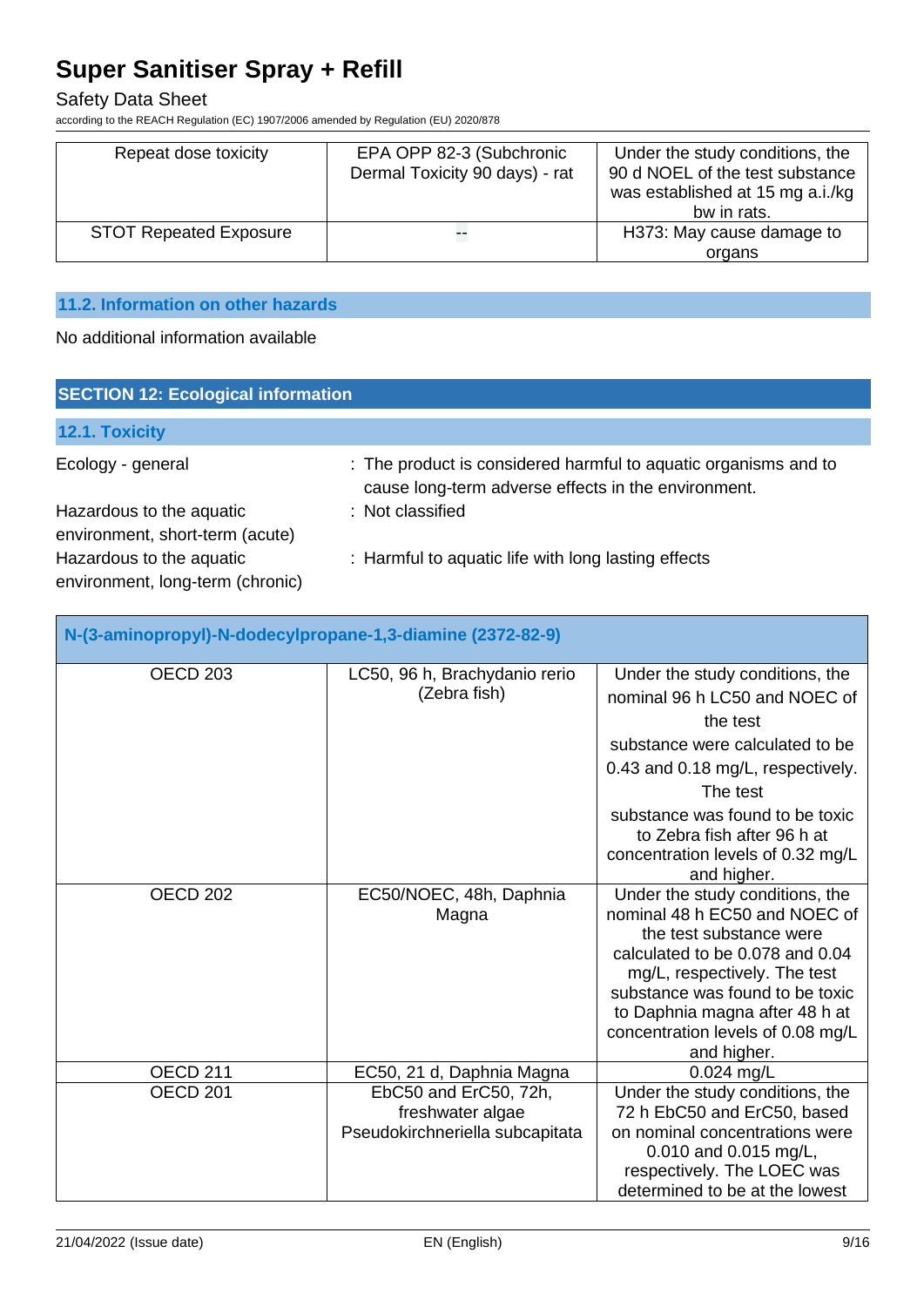# Safety Data Sheet

according to the REACH Regulation (EC) 1907/2006 amended by Regulation (EU) 2020/878

|                                                                                                  |                                                                                         | tested concentration of 0.010<br>mg/L. The ErC10 of 0.0095 mg/L<br>will be used as long term<br>endpoint.                                                                                                                                                                                                             |
|--------------------------------------------------------------------------------------------------|-----------------------------------------------------------------------------------------|-----------------------------------------------------------------------------------------------------------------------------------------------------------------------------------------------------------------------------------------------------------------------------------------------------------------------|
| <b>OECD 201</b>                                                                                  | EbC50 and ErC50, 72h,<br>freshwater algae Scenedesmus<br>subspicatus                    | Under the study conditions, the<br>72 h EbC50 and ErC50 of the<br>test substance, based on<br>measured concentrations, were<br>0.012 and 0.02 mg/L,<br>respectively. The NOEC and<br>ErC10 were determined at<br>0.0069 and 0.012 mg/L,<br>respectively.                                                              |
| OECD <sub>209</sub>                                                                              | EC50, 3h, respiration inhibition in<br>microorganisms                                   | Under the study conditions, the<br>nominal 3 h EC50 for respiration<br>inhibition in microorganisms was<br>determined to be 18 mg/L.                                                                                                                                                                                  |
| OSPAR Commission (2006) Part<br>A Guidleine: a sediment bioassay<br>using amphipod Corophium sp. | LC50/NOEC, 10d, Corophium<br>Volutator                                                  | Under the study conditions, the<br>10 d LC50 was equivalent to 304<br>mg/kg dw and the 10 d NOEC<br>was 127.14 mg/kg dw.                                                                                                                                                                                              |
| <b>OECD 207</b>                                                                                  | LC50/NOEC, 14d, Eisenia<br>foetida (Earthworm)                                          | Under the study conditions, the<br>nominal 14 d LC50 and NOEC<br>for the test substance were both<br>greater than 1000 mg/kg soil dw                                                                                                                                                                                  |
| OECD <sub>208</sub>                                                                              | EC50/NOEC, 21d, Brassica<br>oleracea var.capitata, Vigna<br>radiata, Triticum aestivum  | The EC50 value was therefore<br>estimated to be >1000 mg a.i./kg<br>dry soil and the NOEC was 1000<br>mg a.i./kg dry soil for all tested<br>plant species                                                                                                                                                             |
| <b>OECD 216</b>                                                                                  | EC50/NOEC, 28d, 18 soil micro-<br>organism (Mixed population of<br>soil microorganisms) | Under the study conditions, there<br>was no significant effect of the<br>test substance on the nitrogen<br>transformation activity of soil<br>microorganisms and therefore<br>the 28 days EC50 value was<br>estimated to be >1000 mg a.i./kg<br>soil dw and the corresponding<br>NOEC was 1000 mg a.i./kg soil<br>dw. |

# **12.2. Persistence and degradability**

Biodegradable. The surfactant(s) contained in this preparation complies (comply) with the biodegradability criteria as laid down in Regulation (EC) No. 648/2004 on detergents.

| N-(3-aminopropyl)-N-dodecylpropane-1,3-diamine (2372-82-9) |                                                                                                      |                                                                                                                                      |
|------------------------------------------------------------|------------------------------------------------------------------------------------------------------|--------------------------------------------------------------------------------------------------------------------------------------|
| OECD 301D                                                  | Ready Biodegradation: Closed<br>Bottle Test, sewage,<br>predominantly domestic, non-<br>adapted, 28d | Under the study conditions, the<br>test substance was considered to<br>be readily biodegradable with<br>79% biodegradation on Day 28 |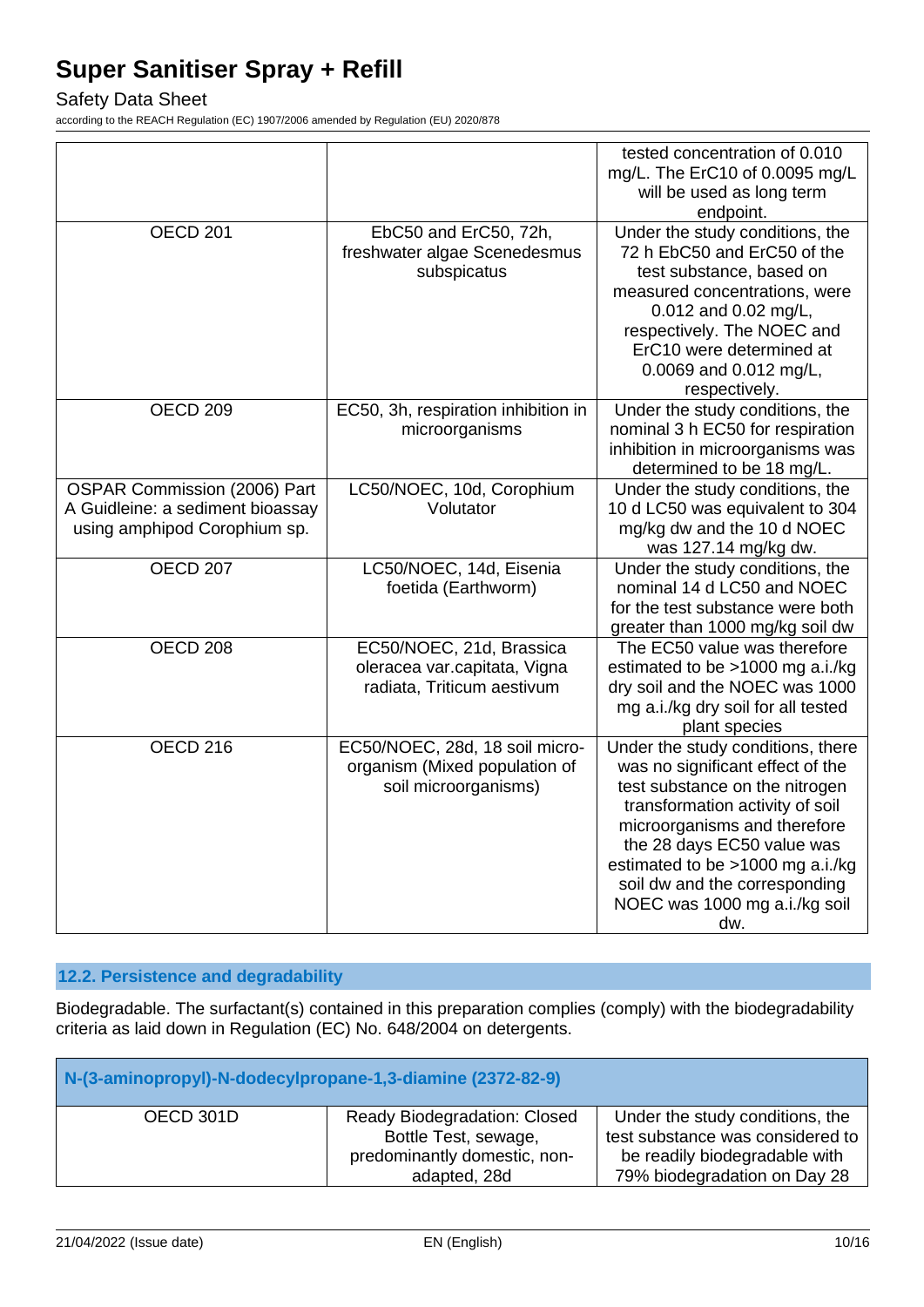### Safety Data Sheet

according to the REACH Regulation (EC) 1907/2006 amended by Regulation (EU) 2020/878

| OECD 306                                        | Biodegradation in Seawater, 28d                                 | Under the study conditions, the<br>test substance was considered to<br>be readily biodegradable in                                                                                  |
|-------------------------------------------------|-----------------------------------------------------------------|-------------------------------------------------------------------------------------------------------------------------------------------------------------------------------------|
|                                                 |                                                                 | seawater.                                                                                                                                                                           |
|                                                 |                                                                 |                                                                                                                                                                                     |
| EU Method C.10                                  |                                                                 | Under the study conditions, the                                                                                                                                                     |
|                                                 | Biodegradation: activated sludge,<br>domestic, non-adapted, 58d | test substance was found to be<br>removed predominantly by<br>biodegradation at very high<br>percentages (99.9% on Day 58)<br>and to a lesser extent by sorption<br>$(0.11 - 014%)$ |
| Test procedure in accordance                    | Biodegradation in water: sewage                                 | Under the study conditions, the                                                                                                                                                     |
| with generally accepted scientific<br>standards | treatment simulation testing, 28d                               | test substance biodegraded in<br>aerobic conditions and                                                                                                                             |
|                                                 |                                                                 | mineralised up to 70% on day 28                                                                                                                                                     |
|                                                 |                                                                 | (detection via 14CO2).                                                                                                                                                              |

#### **12.3. Bioaccumulative potential**

### No bioaccumulation potential

| N-(3-aminopropyl)-N-dodecylpropane-1,3-diamine (2372-82-9) |                                             |                                                                                                                                             |  |
|------------------------------------------------------------|---------------------------------------------|---------------------------------------------------------------------------------------------------------------------------------------------|--|
| $- -$                                                      | bioaccumulation in aquatic<br>species: fish | the study does not need to be<br>conducted because the<br>substance has a low potential for<br>bioaccumulation based on log<br>$Kow \leq 3$ |  |

# **12.4. Mobility in soil**

Readily absorbed onto soil. Soluble in water.

| N-(3-aminopropyl)-N-dodecylpropane-1,3-diamine (2372-82-9) |                                       |                                                                                                                                                                                                                                                                                |  |
|------------------------------------------------------------|---------------------------------------|--------------------------------------------------------------------------------------------------------------------------------------------------------------------------------------------------------------------------------------------------------------------------------|--|
| OECD 106                                                   | Adsorption / desorption:<br>screening | The test substance showed a<br>very high affinity to all five soil<br>types, which was confirmed by<br>the high overall Kd values of<br>2970 to at least 10500 cm3/g.<br>Under the study conditions, the<br>test substance had little or no<br>potential for mobility in soil. |  |

# **12.5. Results of PBT and vPvB assessment**

This substance/mixture does not meet the PBT criteria of REACH regulation, annex XIII

This substance/mixture does not meet the vPvB criteria of REACH regulation, annex XIII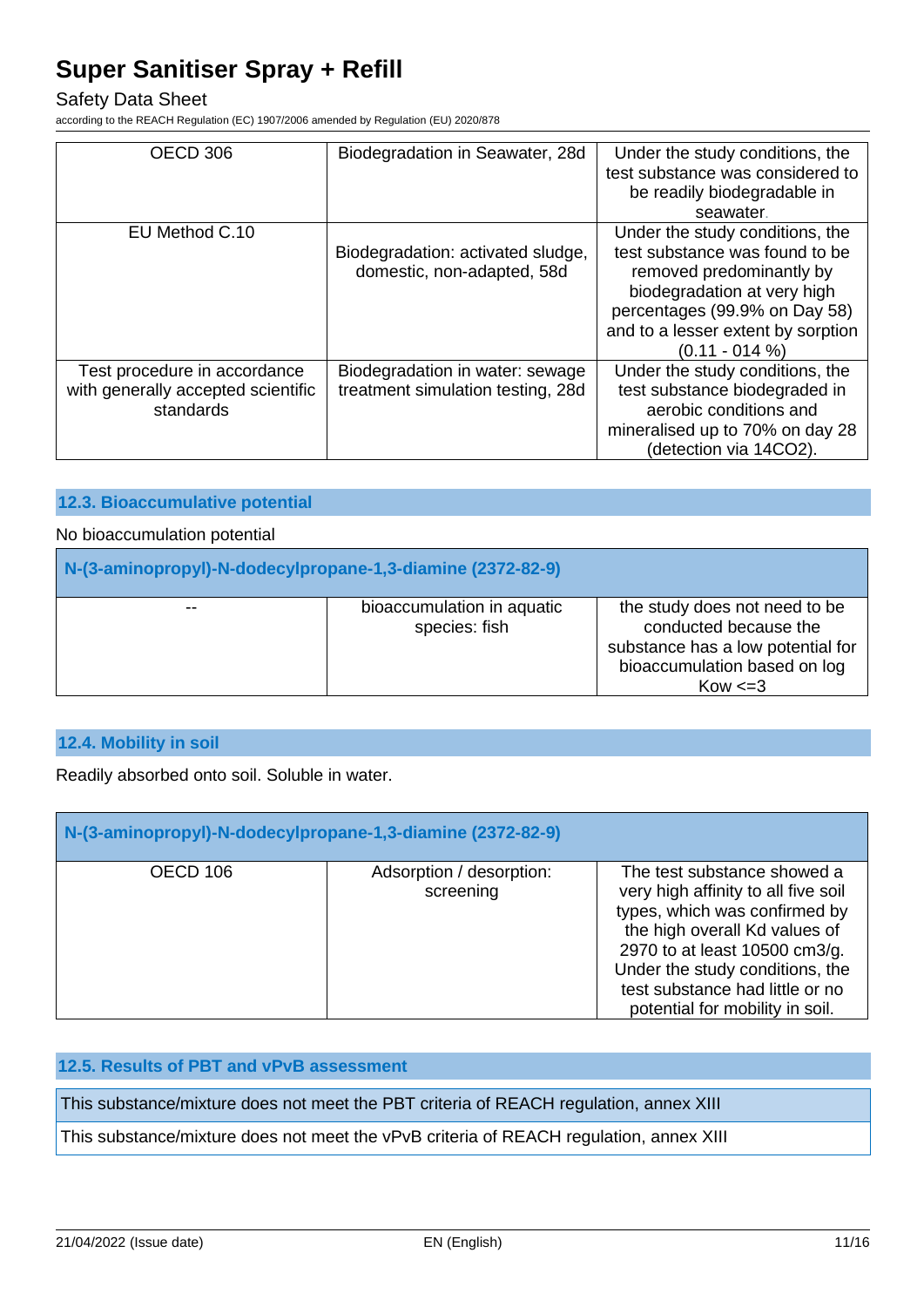Safety Data Sheet

according to the REACH Regulation (EC) 1907/2006 amended by Regulation (EU) 2020/878

**N-(3-aminopropyl)-N-dodecylpropane-1,3-diamine (2372-82-9)**

The substance is not PBT / vPvB

**12.6. Endocrine disrupting properties**

No additional information available

**12.7. Other adverse effects**

No additional information available

#### **SECTION 13: Disposal considerations**

**13.1. Waste treatment methods**

Waste treatment methods : Dispose of contents/container in accordance with licensed collector's sorting instructions.

### **SECTION 14: Transport information**

#### In accordance with ADR / IMDG / IATA / ADN / RID

| <b>ADR</b>                             | <b>IMDG</b>    | <b>IATA</b>    | <b>ADN</b>     | <b>RID</b>     |
|----------------------------------------|----------------|----------------|----------------|----------------|
| 14.1. UN number or ID number           |                |                |                |                |
| Not applicable                         | Not applicable | Not applicable | Not applicable | Not applicable |
| 14.2. UN proper shipping name          |                |                |                |                |
| Not applicable                         | Not applicable | Not applicable | Not applicable | Not applicable |
| 14.3. Transport hazard class(es)       |                |                |                |                |
| Not applicable                         | Not applicable | Not applicable | Not applicable | Not applicable |
| <b>14.4. Packing group</b>             |                |                |                |                |
| Not applicable                         | Not applicable | Not applicable | Not applicable | Not applicable |
| <b>14.5. Environmental hazards</b>     |                |                |                |                |
| Not applicable                         | Not applicable | Not applicable | Not applicable | Not applicable |
| No supplementary information available |                |                |                |                |

**14.6. Special precautions for user**

#### **Overland transport**

Not applicable

#### **Transport by sea**

Not applicable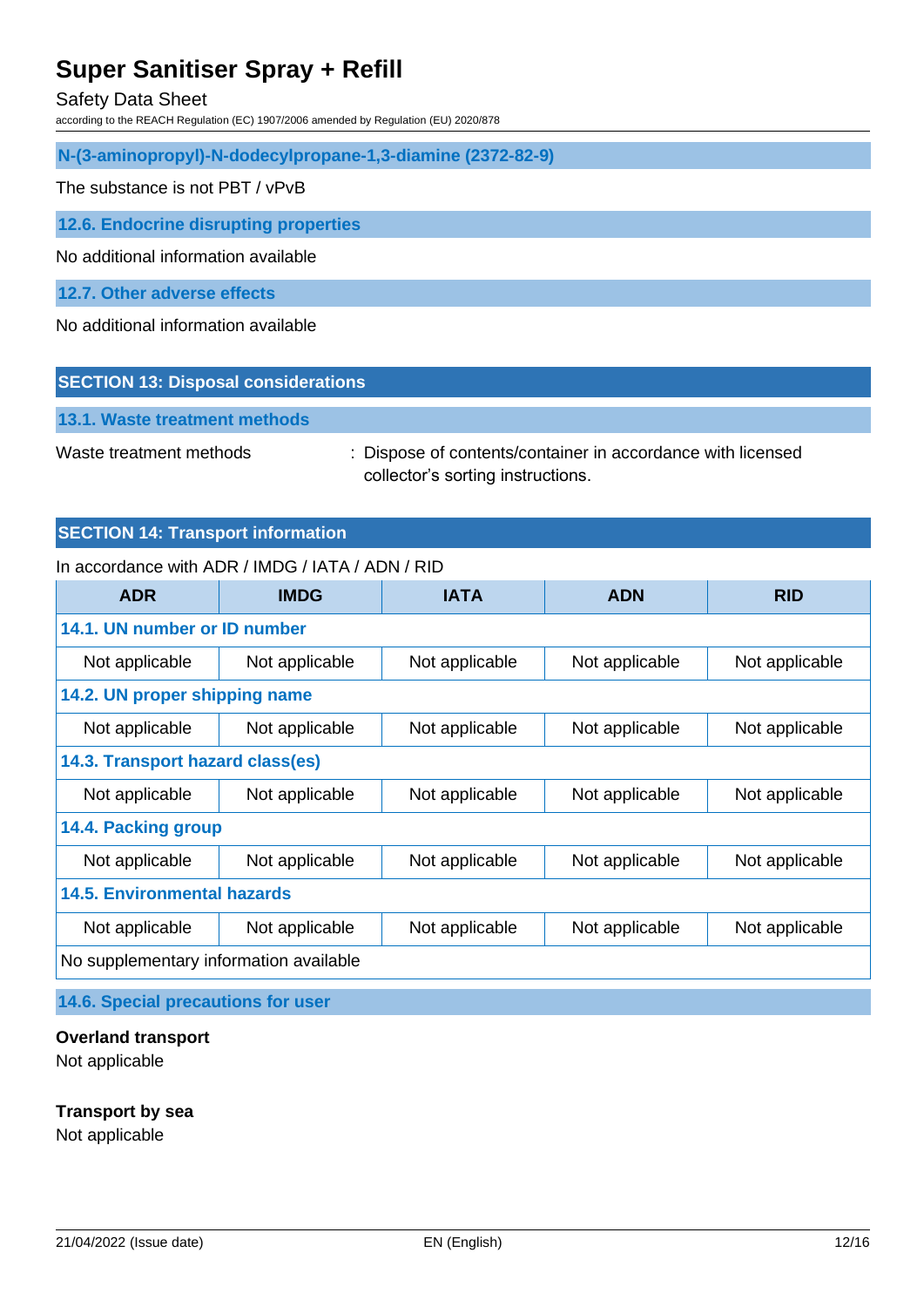Safety Data Sheet

according to the REACH Regulation (EC) 1907/2006 amended by Regulation (EU) 2020/878

#### **Air transport**

Not applicable

### **Inland waterway transport**

Not applicable

## **Rail transport**

Not applicable

**14.7. Maritime transport in bulk according to IMO instruments**

Not applicable

## **SECTION 15: Regulatory information**

**15.1. Safety, health and environmental regulations/legislation specific for the substance or mixture**

## **15.1.1. EU-Regulations**

Contains no substance on the REACH candidate list

Contains no REACH Annex XIV substances

Contains no substance subject to Regulation (EU) No 649/2012 of the European Parliament and of the Council of 4 July 2012 concerning the export and import of hazardous chemicals.

Contains no substance subject to Regulation (EU) No 2019/1021 of the European Parliament and of the Council of 20 June 2019 on persistent organic pollutants

Contains no substance subject to REGULATION (EU) No 1005/2009 OF THE EUROPEAN PARLIAMENT AND OF THE COUNCIL of 16 September 2009 on substances that deplete the ozone layer.

Contains substance subject to Regulation (EU) 2019/1148 of the European Parliament and of the Council of 20 June 2019 on the marketing and use of explosives precursors.

## ANNEX II REPORTABLE EXPLOSIVES PRECURSORS

List of substances on their own or in mixtures or in substances for which suspicious transactions and significant disappearances and thefts are to be reported to the relevant national contact point within 24 hours.

Other information, restriction and prohibition regulations : Compliance with following regulations: Detergent Regulation (648/2004/EC).

Contains no substance subject to Regulation (EC) 273/2004 of the European Parliament and of the Council of 11 February 2004 on the manufacture and the placing on market of certain substances used in the illicit manufacture of narcotic drugs and psychotropic substances.

## **15.1.2. National regulations**

# **Germany** Employment restrictions : Observe restrictions according Act on the Protection of Working Mothers (MuSchG) Observe restrictions according Act on the Protection of Young People in Employment (JArbSchG) Water hazard class (WGK) : WGK 2, Significantly hazardous to water (Classification according to AwSV, Annex 1)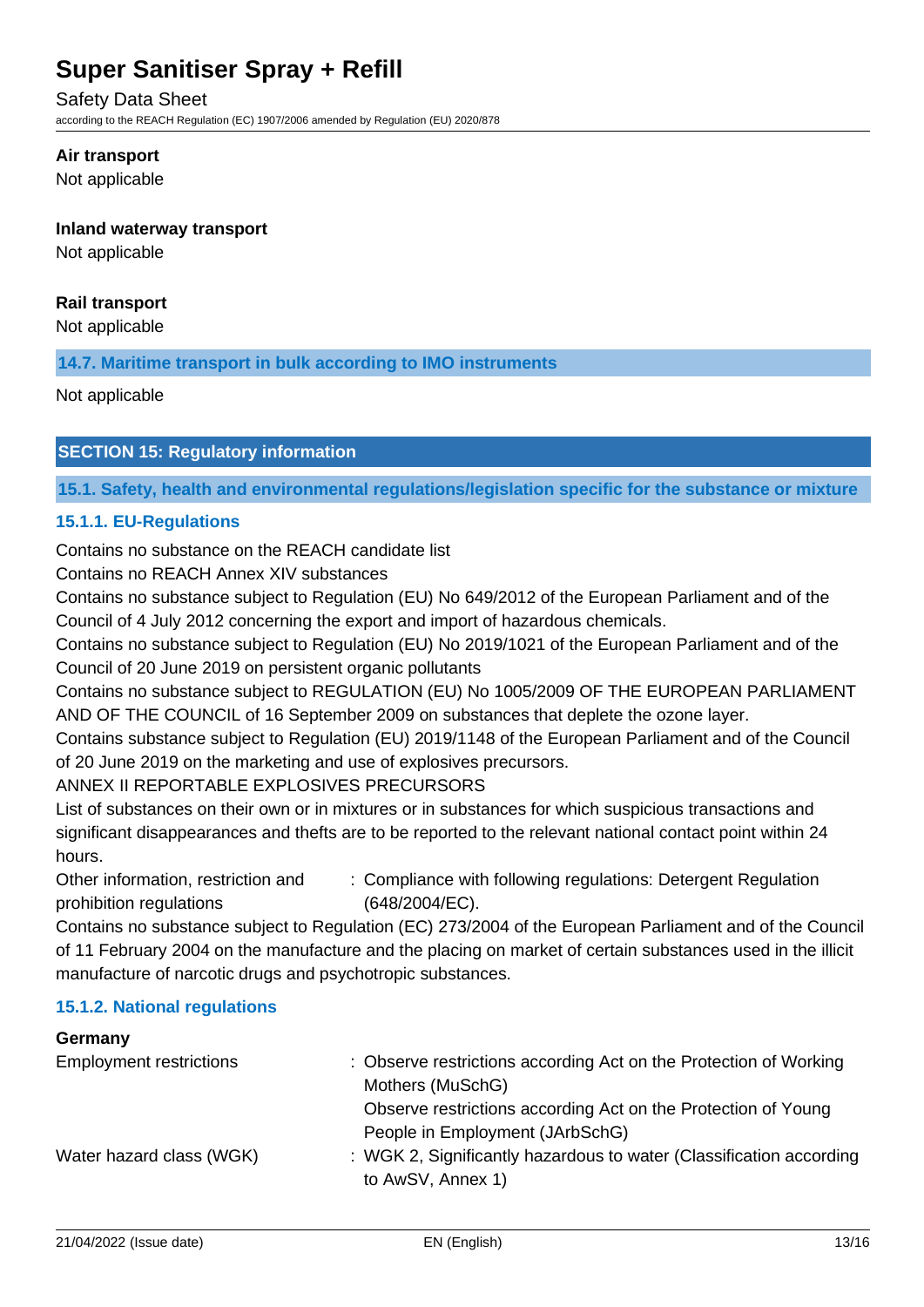Safety Data Sheet

according to the REACH Regulation (EC) 1907/2006 amended by Regulation (EU) 2020/878

| Hazardous Incident Ordinance (12.<br>BImSchV)                                                      | : Is not subject of the Hazardous Incident Ordinance (12. BImSchV) |
|----------------------------------------------------------------------------------------------------|--------------------------------------------------------------------|
| <b>Netherlands</b>                                                                                 |                                                                    |
| SZW-lijst van kankerverwekkende<br>stoffen                                                         | : None of the components are listed                                |
| SZW-lijst van mutagene stoffen                                                                     | : None of the components are listed                                |
| SZW-lijst van reprotoxische stoffen $-$ : None of the components are listed<br><b>Borstvoeding</b> |                                                                    |
| SZW-lijst van reprotoxische stoffen $-$ : None of the components are listed<br>Vruchtbaarheid      |                                                                    |
| SZW-lijst van reprotoxische stoffen $-$ : None of the components are listed<br>Ontwikkeling        |                                                                    |

# **15.2. Chemical safety assessment**

No chemical safety assessment has been carried out

| <b>SECTION 16: Other information</b> |                                                                                                           |  |
|--------------------------------------|-----------------------------------------------------------------------------------------------------------|--|
| <b>Abbreviations and acronyms:</b>   |                                                                                                           |  |
| <b>ADN</b>                           | European Agreement concerning the International Carriage of Dangerous Goods by<br><b>Inland Waterways</b> |  |
| <b>ADR</b>                           | European Agreement concerning the International Carriage of Dangerous Goods by<br>Road                    |  |
| <b>ATE</b>                           | <b>Acute Toxicity Estimate</b>                                                                            |  |
| <b>BCF</b>                           | Bioconcentration factor                                                                                   |  |
| <b>BLV</b>                           | <b>Biological limit value</b>                                                                             |  |
| <b>BOD</b>                           | Biochemical oxygen demand (BOD)                                                                           |  |
| <b>COD</b>                           | Chemical oxygen demand (COD)                                                                              |  |
| <b>DMEL</b>                          | <b>Derived Minimal Effect level</b>                                                                       |  |
| <b>DNEL</b>                          | Derived-No Effect Level                                                                                   |  |
| EC-No.                               | European Community number                                                                                 |  |
| <b>EC50</b>                          | Median effective concentration                                                                            |  |
| EN                                   | European Standard                                                                                         |  |
| <b>IARC</b>                          | International Agency for Research on Cancer                                                               |  |
| <b>IATA</b>                          | International Air Transport Association                                                                   |  |
| <b>IMDG</b>                          | International Maritime Dangerous Goods                                                                    |  |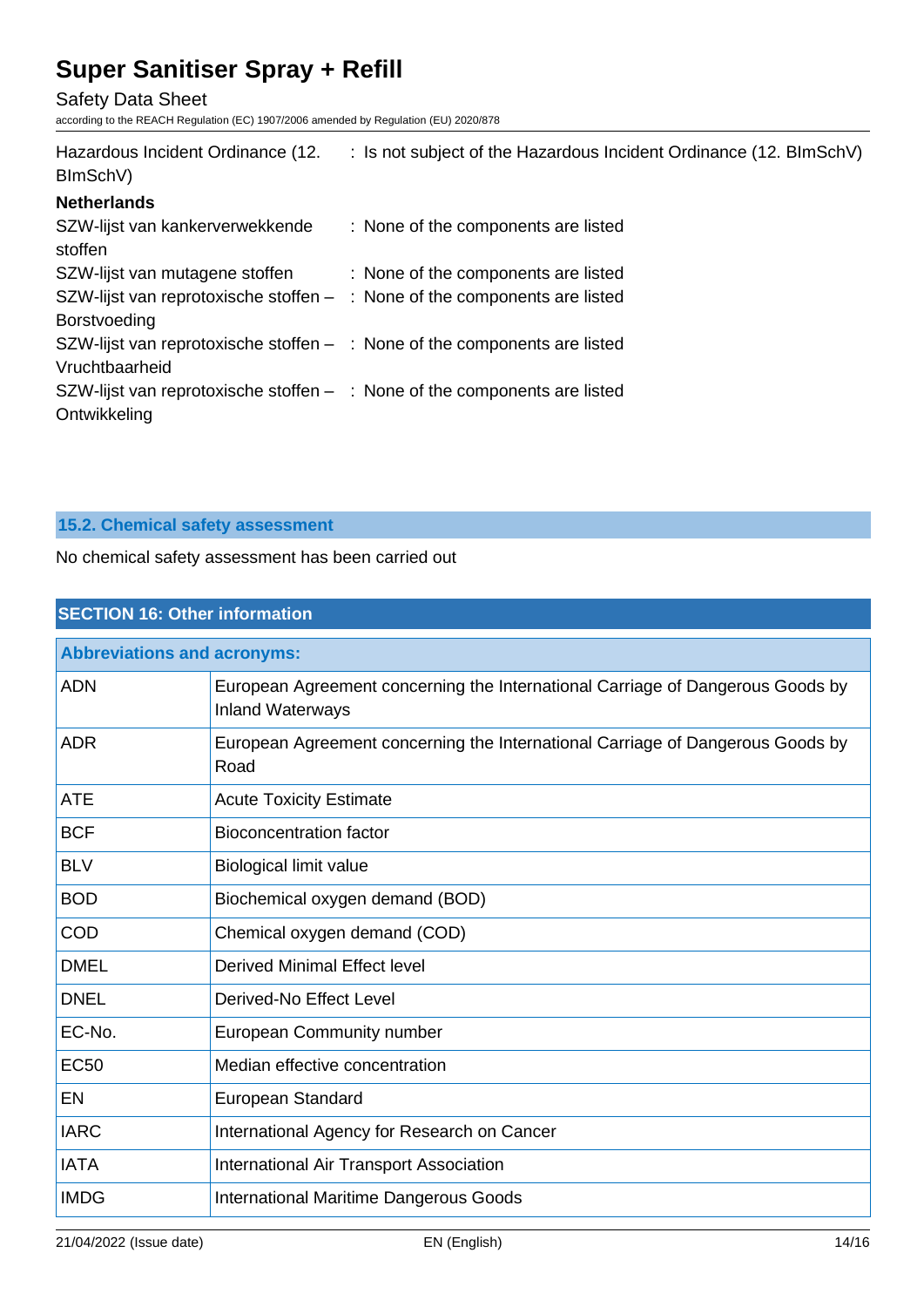# Safety Data Sheet

according to the REACH Regulation (EC) 1907/2006 amended by Regulation (EU) 2020/878

| <b>Abbreviations and acronyms:</b> |                                                                              |  |
|------------------------------------|------------------------------------------------------------------------------|--|
| <b>LC50</b>                        | Median lethal concentration                                                  |  |
| LD50                               | Median lethal dose                                                           |  |
| <b>LOAEL</b>                       | Lowest Observed Adverse Effect Level                                         |  |
| <b>NOAEC</b>                       | No-Observed Adverse Effect Concentration                                     |  |
| <b>NOAEL</b>                       | No-Observed Adverse Effect Level                                             |  |
| <b>NOEC</b>                        | No-Observed Effect Concentration                                             |  |
| <b>OECD</b>                        | Organisation for Economic Co-operation and Development                       |  |
| <b>OEL</b>                         | Occupational Exposure Limit                                                  |  |
| <b>PBT</b>                         | <b>Persistent Bioaccumulative Toxic</b>                                      |  |
| <b>PNEC</b>                        | <b>Predicted No-Effect Concentration</b>                                     |  |
| <b>RID</b>                         | Regulations concerning the International Carriage of Dangerous Goods by Rail |  |
| <b>SDS</b>                         | <b>Safety Data Sheet</b>                                                     |  |
| <b>STP</b>                         | Sewage treatment plant                                                       |  |
| <b>ThOD</b>                        | Theoretical oxygen demand (ThOD)                                             |  |
| <b>TLM</b>                         | <b>Median Tolerance Limit</b>                                                |  |
| <b>VOC</b>                         | Volatile Organic Compounds                                                   |  |
| CAS-No.                            | <b>Chemical Abstract Service number</b>                                      |  |
| <b>N.O.S.</b>                      | Not Otherwise Specified                                                      |  |
| vPvB                               | Very Persistent and Very Bioaccumulative                                     |  |
| <b>ED</b>                          | Endocrine disrupting properties                                              |  |

| <b>Full text of H- and EUH-statements:</b> |                                                                   |  |
|--------------------------------------------|-------------------------------------------------------------------|--|
|                                            | Acute Tox. 3 (Oral) Acute toxicity (oral), Category 3             |  |
| <b>Aquatic Acute 1</b>                     | Hazardous to the aquatic environment - Acute Hazard, Category 1   |  |
| <b>Aquatic Chronic 1</b>                   | Hazardous to the aquatic environment - Chronic Hazard, Category 1 |  |
| <b>Aquatic Chronic 3</b>                   | Hazardous to the aquatic environment - Chronic Hazard, Category 3 |  |
| Eye Dam. 1                                 | Serious eye damage/eye irritation, Category 1                     |  |
| Eye Irrit. 2                               | Serious eye damage/eye irritation, Category 2                     |  |
| H301                                       | Toxic if swallowed.                                               |  |
| H314                                       | Causes severe skin burns and eye damage.                          |  |
| H318                                       | Causes serious eye damage.                                        |  |